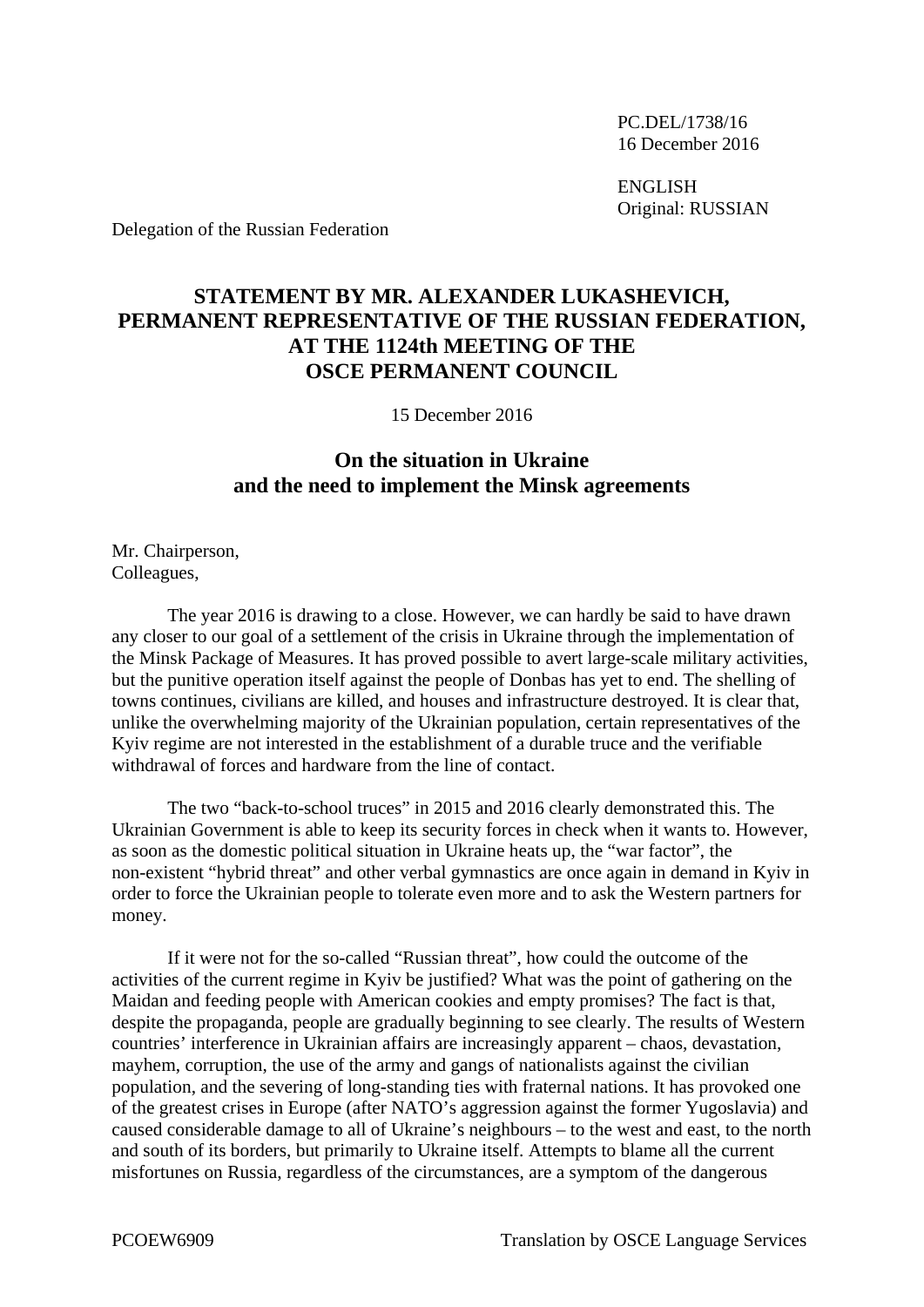mental disorder called Russophobia. It clouds the mind and makes people take the wrong decisions, which are costly to everyone. A sober view of the situation can help recovery from this ailment, if it is not too late, of course.

 Everyone agrees that the Minsk agreements provide the basis for a political settlement of the crisis in Ukraine. Safeguarding the legal and material guarantees for the inhabitants of Donbas through the enactment of a law on special status and its consolidation in the Constitution is a chance to preserve the territorial integrity of the country. However, we are hearing strange interpretations from the representatives of Kyiv, at the Ministerial Council meeting in Hamburg and elsewhere. The preservation of Donbas as part of Ukraine is for some reason regarded by the Ministry of Foreign Affairs of Ukraine as an attempt to destroy Ukrainian statehood. First of all, they say it is necessary to cleanse Donbas of "anti-Ukrainian" elements. They propose sending in some kind of international presence to do the "mopping-up work" and only then to hold elections, which the Kyiv authorities will be able to arrange. It is not clear who they want to deceive in this way.

 Ukrainian statehood will be unlikely to suffer as a result of the reintegration of one of the leading regions of the country. Whether the current authorities will suffer as a result of this is a different story.

 Meanwhile, however, we are seeing a systematic policy by the Ukrainian Government to "separate" Donbas from the rest of Ukraine. This implies not only the severing of humanitarian, economic and financial ties, but also an ideological rejection. Attacks on the Russian language and culture, the epic "decommunization" in the worst traditions of the Soviet era, and the glorification of Nazi collaborators are plain to see. All of this merely divides the inhabitants of Ukraine. The sooner this stops, the easier it will be to normalize the situation.

 For now, the Ukrainian Government is only making demands but doing nothing. The border question can be resolved only in the order established in the Package of Measures. Attempts to make this topic a priority to the detriment of solving the political elements of a settlement are counter-productive.

 In the meantime, the security zone is being pumped full of weapons and equipment. Now the Ukrainian security forces are at times placing more obstacles in the way of patrols by the OSCE Special Monitoring Mission to Ukraine (SMM) there than the militia. The Ukrainian Government continues to disrupt the disengagement of forces in Stanytsia Luhanska. In the early hours of 1 December, the Mission's camera recorded an exchange of fire within the disengagement area. The chronology provided by the SMM clearly indicates that to begin with three strikes were fired at positions of the Luhansk People's Republic. Over the past two weeks, towns and villages controlled by the militia have been subjected to shelling on 13 occasions from directions where troops belonging to the Ukrainian armed forces are stationed. In violation of the Package of Measures and its Addendum, 22 pieces of military equipment belonging to the Ukrainian armed forces were recorded in the security zone between 1 and 12 December.

 A further example is the Ukrainian Government's persistent sabotage of the work in Minsk of the working group on economic issues, which makes it considerably more difficult to resolve the issues of water and electricity supply. We also note the selective approach to the alleviation of the humanitarian situation along the line of contact. We fail to understand